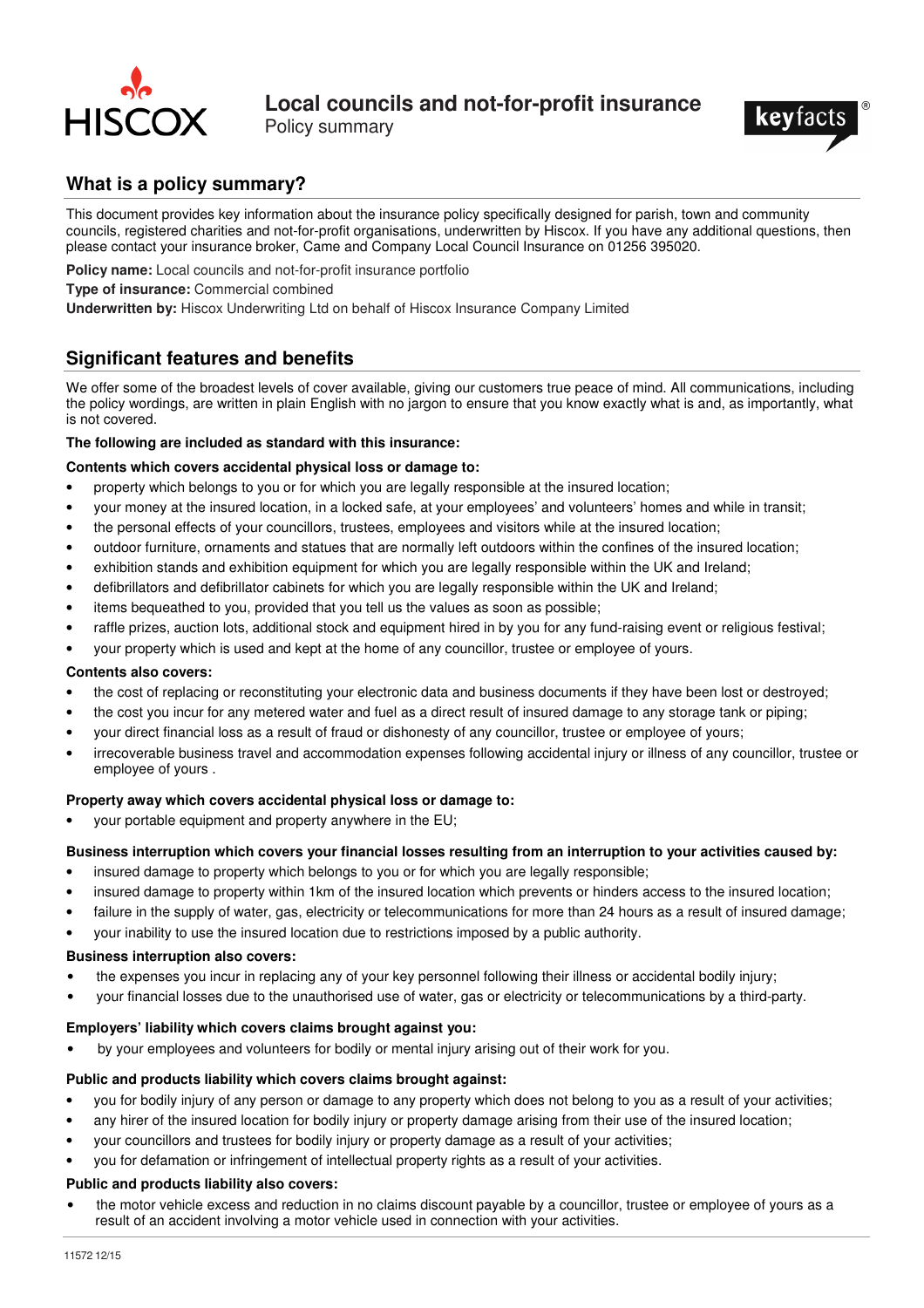

Policy summary



### **Internet and email which covers claims brought against you due to:**

- your infringement of intellectual property rights arising from the content of your email, intranet, extranet or website;
- your breach of confidence of invasion of privacy arising from the content of your email, intranet, extranet or website;
- your unauthorised collection or misuse of confidential customer data which you hold electronically.

#### **Internet and email also covers:**

• the expenses you incur to repair or replace your website or computer system following damage or destruction by a hacker.

### **Officials' and trustees' indemnity which covers claims brought against:**

• your trustees, directors, officers and members for errors arising from the performance of their duties in that capacity.

### **Commercial legal protection which covers legal defence costs in connection with:**

• disputes with your employees and voluntary workers, allegations of a criminal offence, civil actions following physical damage your property, appeal proceedings following assessment by HMRC and contractual disputes relating to goods and services.

### **Personal accident which provides:**

- a capital benefit following death or permanent disablement of any of your councillors, trustees, employees and volunteers;
- a weekly benefit following temporary disablement of any of your councillors, trustees, employees and volunteers.

## **A flexible approach**

### **The following are also available under this insurance:**

### **Buildings which covers:**

- accidental physical loss or damage to insured buildings, including street furniture, memorials and fixed outside equipment.
- the cost of locating and repairing any accidental physical loss or damage to your cables, underground pipes and drains;
- the reasonable and necessary cost you incur to protect insured buildings from imminent insured damage;
- damage to trees, shrubs and plants at the insured location as a result of fire or explosion;
- accidental physical loss or damage to buildings bequeathed to you, provided that you tell us the values as soon as possible;
- accidental physical loss or damage to building works in progress and unfixed materials relating to a building contract.

### **Equipment breakdown which covers:**

- electrical or mechanical breakdown or failure of your electrical equipment and computers at the insured location;
- electrical or mechanical breakdown or failure of your computers while temporarily elsewhere in the UK or Ireland;
- the cost of replacing or reconstituting your electronic data if it has been lost or destroyed following breakdown or failure.

### **Travel which covers:**

- the cost of medical treatment of an insured person while on a business trip outside their usual country of residence;
- extra business travel and accommodation expenses if an insured person misses their scheduled public transport;
- loss of damage to an insured's person's personal property or money while on a business trip;
- a capital benefit if an insured person is forcibly or illegally detained following hijack or kidnap while on a business trip.

## **Significant or unusual exclusions and limitations**

Any claims, circumstances or incidents which you know about or ought reasonably to have known about prior to the inception of the policy are excluded unless notified previously. You have an obligation to take reasonable steps to prevent accident or injury and to protect your property against loss or damage. You must keep any property insured under this policy in good condition and repair and you must also take reasonable steps to maintain back-up copies of data files or programmes.

You will normally have to pay an initial amount for each claim made against you under the policy. These excesses may vary and your individual quotation and policy schedule will show the specific excesses applicable to you. Any special conditions, limitations or terms that may apply to an individual risk will also be clearly shown in your quotation and policy schedule.

#### **Contents and Property away do not cover loss or damage:**

- caused by wear and tear, inherent defect, rot, fungus, mould, vermin or infestation;
- caused by theft from an unattended vehicle unless the item is out of sight in a locked boot;
- to property being cleaned, worked on or maintained, other than fine art;
- to property while temporarily outside the UK unless it is in your care, custody or control or secured in a locked room or safe.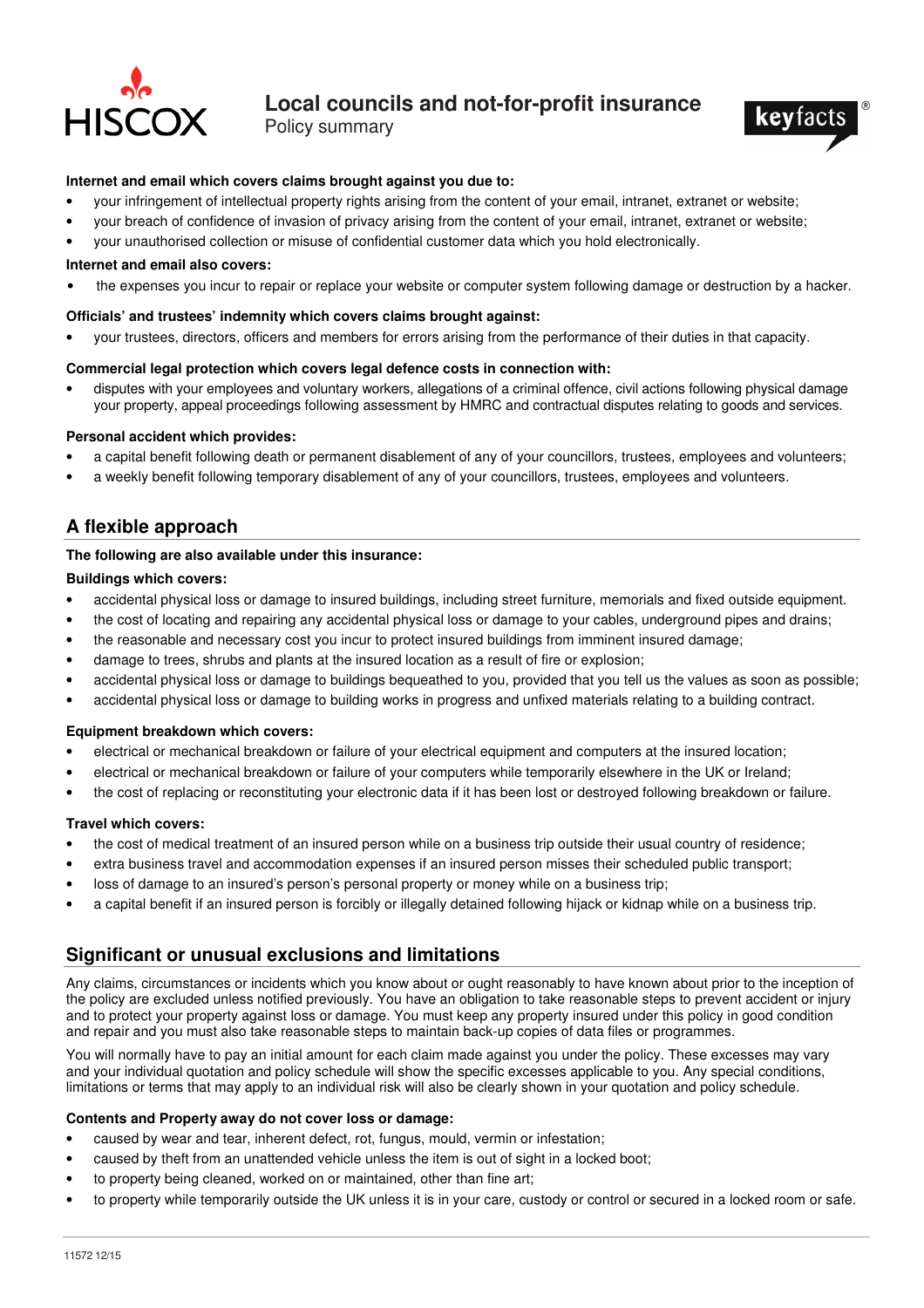

Policy summary



### **Equipment breakdown does not cover loss or damage:**

- to domestic laundry, kitchen, audio visual and home entertainment equipment used in private living quarters;
- which is recoverable under any maintenance agreement, warranty or quarantee.

### **Buildings does not cover loss or damage caused by:**

- settlement, bedding down or movement of new structures or made-up ground;
- coastal erosion or a rise in the water table;
- storm or flood to gates or fences, other than lych gates;
- the building contractor to building works in progress and unfixed materials relating to a building contract.

### **Business interruption does not cover:**

• illness of or injury to any of your key personnel resulting from any medical condition known to them at the inception date of this policy, unless the condition has been without the need for any medical advice during the previous 24 months.

#### **Employers' liability does not cover any claim or loss due to:**

• bodily or mental injury of any of your employees or volunteers while they are offshore;

### **Public and products liability does not cover any claim or loss due to:**

- defamation which arises out of any statement which you knew was defamatory at the time of publication;
- infringement, use, or disclosure of a patent, or any use, disclosure or misappropriation of a trade secret;
- the ownership or use of any aerial device, hovercraft, watercraft or any mechanically propelled vehicle or trailer;
- designs, plans, specifications, formulae, directions or advice prepared or given by you;
- the failure of any of your products or any service provided by you to perform its intended function or purpose;
- bodily injury directly or indirectly caused by abuse, assault, harassment, mistreatment or maltreatment.

### **Internet and email does not cover any claim or loss due to:**

- any computer virus written or created by you or any of your councillors, trustees or employees;
- any data or software unique to you.

### **Officials' and trustees' indemnity does not cover any claim or loss due to:**

- any act intended to secure a personal profit or advantage to which any insured person was not legally entitled;
- an insured person's operation or administration of any defined benefit pension scheme;
- a breach of or failure to provide professional duties or services;
- any employee's termination of employment, breach of any employment contract or employment related discrimination.

### **Commercial legal protection does not cover:**

- any claim reported more than 180 days after the insured person should have known about the incident;
- any costs and expenses incurred before the written acceptance of a claim by DAS.

#### **Personal accident does not cover:**

- any injury or illness resulting from any emotional or psychiatric disorder or condition;
- any injury or illness resulting from pregnancy or any condition connected with pregnancy or childbirth.

#### **Travel does not cover:**

- any person who has been advised not to travel for medical reasons or who is recovering from a serious injury or illness;
- any person who is 71 years or older at the inception date of this policy;
- any claim resulting from pregnancy or childbirth within two months before and two months after the date of delivery;
- any claim resulting from any emotional or psychiatric disorder or condition.

# **Your obligations**

Remember, your premium and insurance cover will be based specifically on the details you provide to us. So the information you give us will form a record of your unique combination of demands, needs and circumstances.

Please make sure the information you send us is complete and accurate, and inform us immediately of any changes in circumstances that may affect the services provided by us or the cover provided by your policy. This is particularly important before taking out a policy, but it also applies throughout the life of a policy.